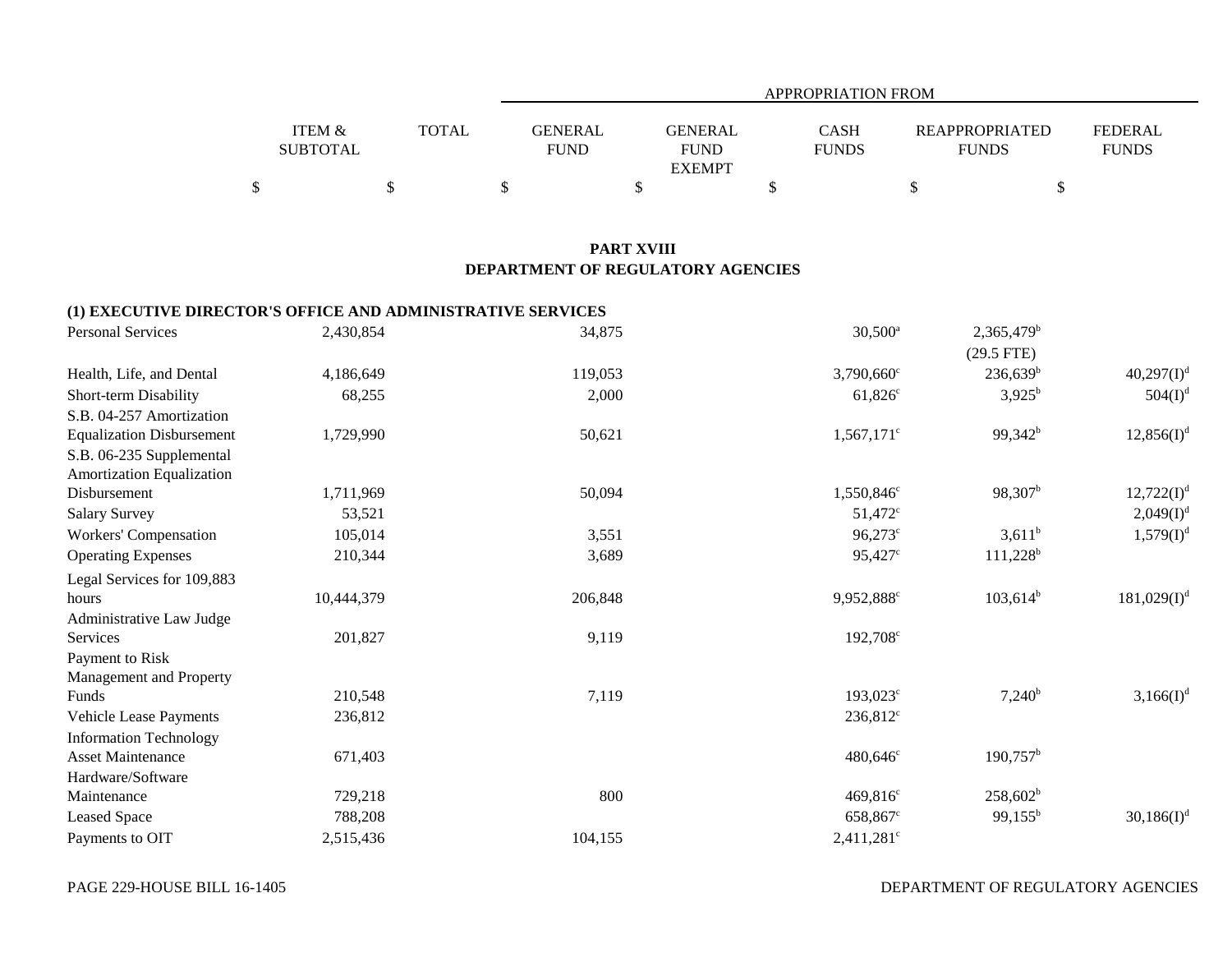|                                                |                           |    |              |    |                               | <b>APPROPRIATION FROM</b> |                                                |   |                             |    |                                       |                                |
|------------------------------------------------|---------------------------|----|--------------|----|-------------------------------|---------------------------|------------------------------------------------|---|-----------------------------|----|---------------------------------------|--------------------------------|
|                                                | ITEM &<br><b>SUBTOTAL</b> |    | <b>TOTAL</b> |    | <b>GENERAL</b><br><b>FUND</b> |                           | <b>GENERAL</b><br><b>FUND</b><br><b>EXEMPT</b> |   | <b>CASH</b><br><b>FUNDS</b> |    | <b>REAPPROPRIATED</b><br><b>FUNDS</b> | <b>FEDERAL</b><br><b>FUNDS</b> |
|                                                | \$                        | \$ |              | \$ |                               | \$                        |                                                | D |                             | \$ | \$                                    |                                |
| <b>CORE Operations</b>                         | 161,891                   |    |              |    | 3,309                         |                           |                                                |   | $144,189^{\circ}$           |    | $8,769^{\rm b}$                       | 5,624(I) <sup>d</sup>          |
| Consumer Outreach/<br><b>Education Program</b> | 205,000                   |    |              |    |                               |                           |                                                |   | $205,000^{\circ}$           |    |                                       |                                |
| <b>Broadband Deployment</b><br>Board           | 134,000                   |    |              |    |                               |                           |                                                |   | $134,000(I)$ <sup>f</sup>   |    |                                       |                                |
|                                                |                           |    | 26,795,318   |    |                               |                           |                                                |   |                             |    |                                       |                                |

<sup>a</sup> Of this amount, an estimated \$9,500 shall be from the Department of State Cash Fund created in Section 24-21-104 (3) (b), C.R.S., an estimated \$6,250 shall be from the Colorado Auto Theft Prevention Cash Fund created in Section 42-5-112 (4) (a), C.R.S., an estimated \$6,250 shall be from the Colorado Water Conservation Board Construction Fund created in Section 37-60-121 (1) (a), C.R.S., an estimated \$4,500 shall be from the Auto Dealers License Fund created in Section 12-6-123 (1), C.R.S., an estimated \$2,000 shall be from the Collection Agency Cash Fund created in Section 12-14-136 (1) (a), C.R.S., and an estimated \$2,000 shall be from the Motorcycle Operator Safety Training Fund created in Section 43-5-504 (1), C.R.S..

<sup>b</sup> These amounts shall be from departmental indirect cost recoveries or the Indirect Costs Excess Recovery Fund created in Section 24-75-1401 (2), C.R.S.

c These amounts shall be from various sources of cash funds within the Department.

<sup>d</sup> These amounts shall be from the Equal Employment Opportunity Commission, the U.S. Department of Housing and Urban Development, the U.S. Department of Justice, and the Health Information Counseling and Assistance Grant Program and are included for informational purposes only.

<sup>e</sup> Of this amount, \$200,000 shall be from the Consumer Outreach and Education Cash Fund created in Section 24-34-108 (2), C.R.S., and \$5,000 shall be from the Moving Outreach Fund created in Section 40-10.1-509, C.R.S.

 $f$ This amount shall be from the Broadband Fund created in Section 40-15-509.5 (4) (a), C.R.S. This amount is included for informational purposes only as money in this fund is statutorily appropriated to the Broadband Deployment Board pursuant to Section 40-15-509.5 (4) (a), C.R.S.

### **(2) DIVISION OF BANKING**

| <b>Personal Services</b>        | 3,816,881 | $3,816,881$ <sup>a</sup> |
|---------------------------------|-----------|--------------------------|
|                                 |           | $(40.0$ FTE)             |
| <b>Operating Expenses</b>       | 490,703   | $490.703^{\circ}$        |
| <b>Board Meeting Costs</b>      | 23,500    | $23,500^{\circ}$         |
| <b>Indirect Cost Assessment</b> | 297,577   | $297.577^{\circ}$        |
|                                 | 4,628,661 |                          |

<sup>a</sup> These amounts shall be from the Division of Banking Cash Fund created in Section 11-102-403, C.R.S.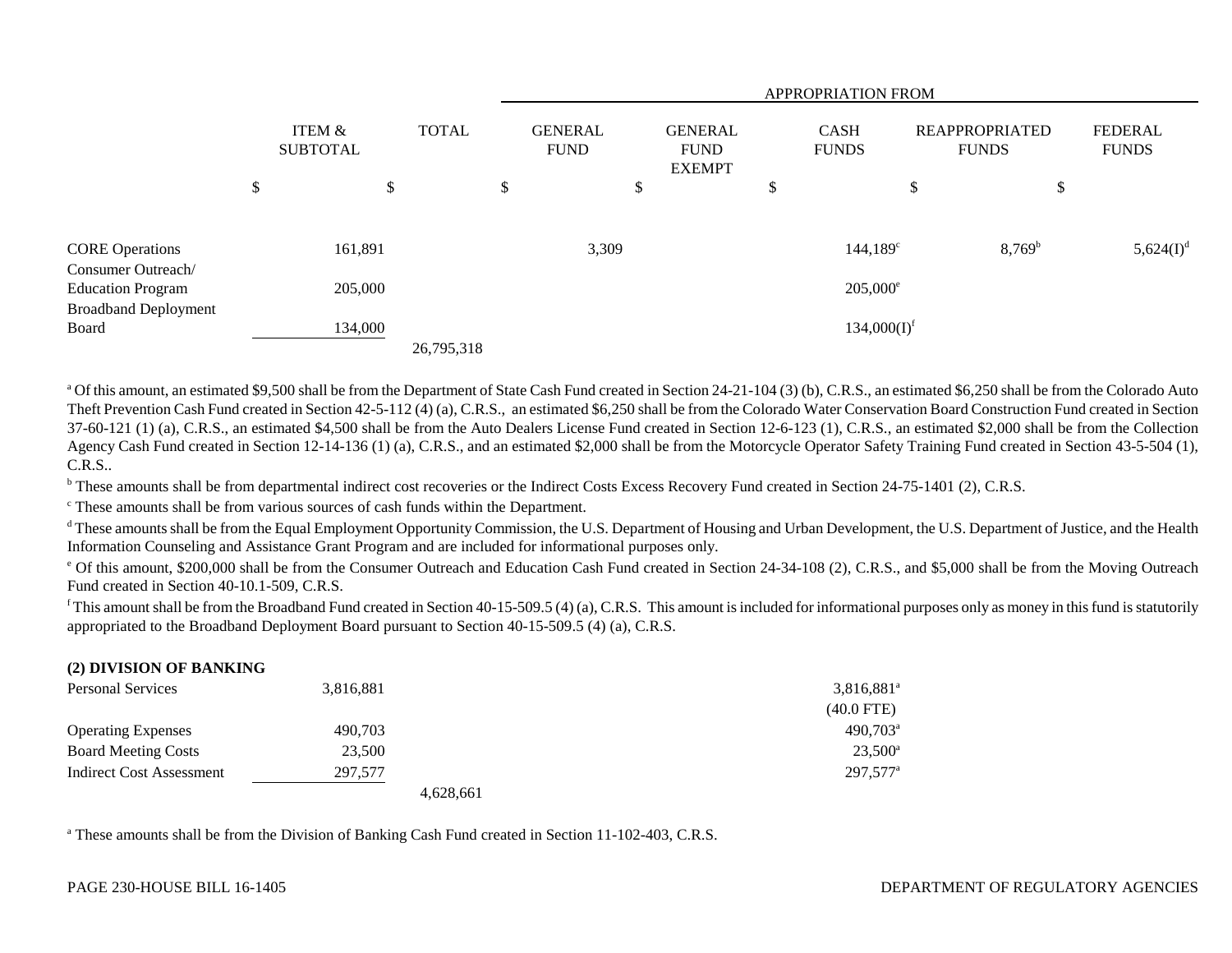|                                 |                           |              |                               |                                                | <b>APPROPRIATION FROM</b>   |                                       |                                |
|---------------------------------|---------------------------|--------------|-------------------------------|------------------------------------------------|-----------------------------|---------------------------------------|--------------------------------|
|                                 | ITEM &<br><b>SUBTOTAL</b> | <b>TOTAL</b> | <b>GENERAL</b><br><b>FUND</b> | <b>GENERAL</b><br><b>FUND</b><br><b>EXEMPT</b> | <b>CASH</b><br><b>FUNDS</b> | <b>REAPPROPRIATED</b><br><b>FUNDS</b> | <b>FEDERAL</b><br><b>FUNDS</b> |
|                                 | \$<br>\$                  |              | \$                            | \$                                             | \$                          | \$<br>\$                              |                                |
|                                 |                           |              |                               |                                                |                             |                                       |                                |
| (3) CIVIL RIGHTS DIVISION       |                           |              |                               |                                                |                             |                                       |                                |
| <b>Personal Services</b>        | 1,946,757                 |              | 1,089,606                     |                                                |                             | 432,054 <sup>a</sup>                  | $425,097(I)^{b}$               |
|                                 |                           |              | $(20.2$ FTE)                  |                                                |                             | $(2.0$ FTE)                           | $(5.0$ FTE)                    |
| <b>Operating Expenses</b>       | 105,460                   |              | 62,284                        |                                                |                             |                                       | $43,176(I)^{b}$                |
| Hearings Pursuant to            |                           |              |                               |                                                |                             |                                       |                                |
| Complaint                       | 18,000                    |              | 17,000                        |                                                |                             |                                       | $1,000(I)^{b}$                 |
| <b>Commission Meeting Costs</b> | 12,374                    |              | 5,174                         |                                                |                             |                                       | $7,200(I)^{b}$                 |
| <b>Indirect Cost Assessment</b> | 19,938                    |              |                               |                                                |                             |                                       | $19,938(1)^{b}$                |
|                                 |                           | 2,102,529    |                               |                                                |                             |                                       |                                |

<sup>a</sup> This amount shall be from statewide indirect cost recoveries or the Indirect Costs Excess Recovery Fund created in Section 24-75-1401 (2), C.R.S.

<sup>b</sup> These amounts shall be from the Equal Employment Opportunity Commission and the U.S. Department of Housing and Urban Development and are shown for informational purposes only.

### **(4) OFFICE OF CONSUMER COUNSEL**

| <b>Personal Services</b>  | 851.259 | 851,259 <sup>a</sup> |
|---------------------------|---------|----------------------|
|                           |         | $(7.0$ FTE)          |
| <b>Operating Expenses</b> | 55,787  | 55,787 <sup>a</sup>  |
| Indirect Cost Assessment  | 52.076  | 52,076               |
|                           | 959.122 |                      |

<sup>a</sup> These amounts shall be from the Public Utilities Commission Fixed Utility Fund created in Section 40-2-114 (1) (b), C.R.S.

#### **(5) DIVISION OF FINANCIAL SERVICES**

| <b>Personal Services</b>  | 1,402,636 | $1,402,636^a$     |
|---------------------------|-----------|-------------------|
|                           |           | $(15.6$ FTE)      |
| <b>Operating Expenses</b> | 145.921   | $145.921^{\circ}$ |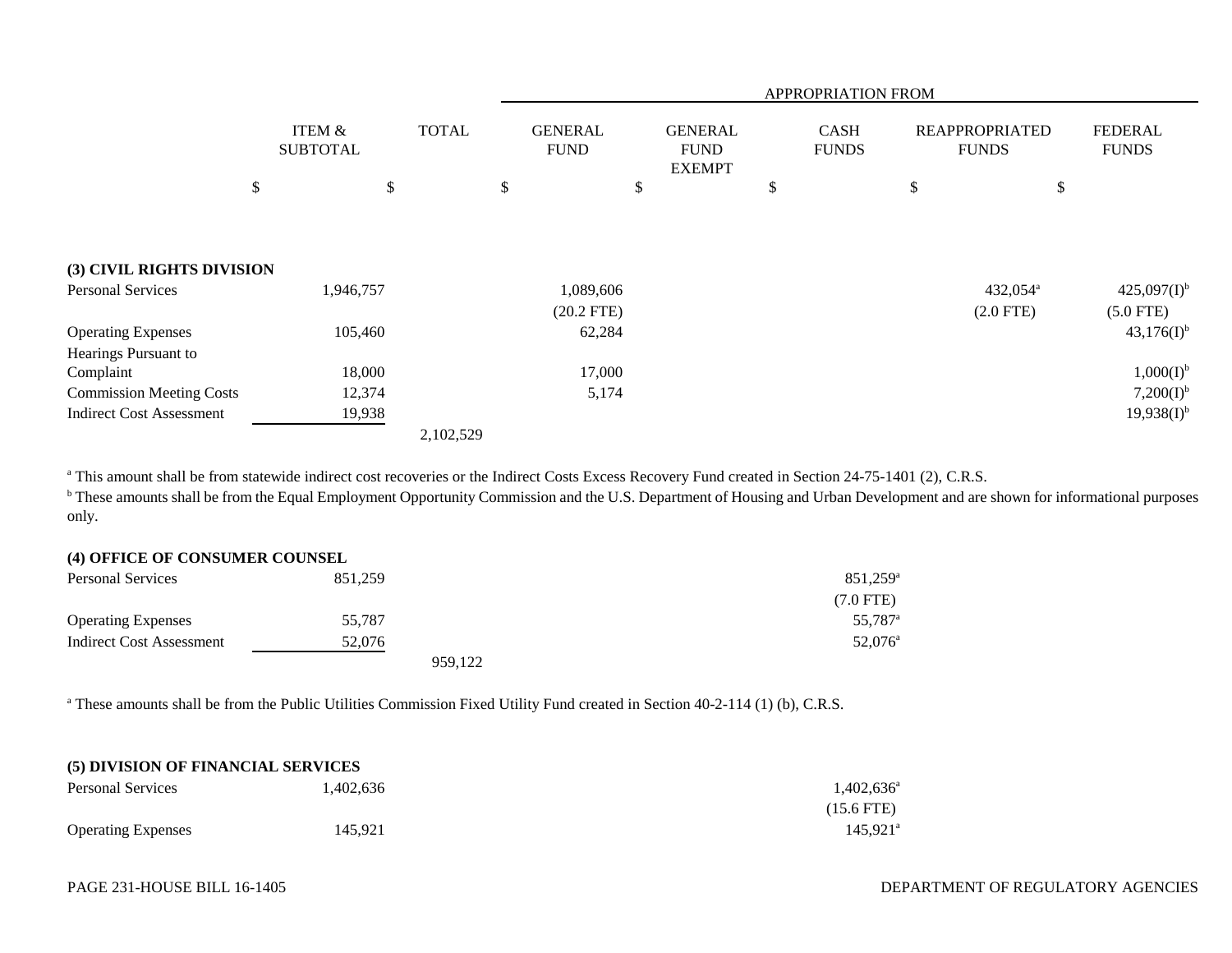|                                 |                    |              | APPROPRIATION FROM            |  |                                                |  |                             |                                       |                                |  |
|---------------------------------|--------------------|--------------|-------------------------------|--|------------------------------------------------|--|-----------------------------|---------------------------------------|--------------------------------|--|
|                                 | ITEM &<br>SUBTOTAL | <b>TOTAL</b> | <b>GENERAL</b><br><b>FUND</b> |  | <b>GENERAL</b><br><b>FUND</b><br><b>EXEMPT</b> |  | <b>CASH</b><br><b>FUNDS</b> | <b>REAPPROPRIATED</b><br><b>FUNDS</b> | <b>FEDERAL</b><br><b>FUNDS</b> |  |
|                                 | \$                 |              |                               |  |                                                |  |                             |                                       | ¢<br>D                         |  |
| <b>Indirect Cost Assessment</b> | 116,055            | 1,664,612    |                               |  |                                                |  | $116,055^{\circ}$           |                                       |                                |  |

<sup>a</sup> Of these amounts, an estimated \$1,469,968 shall be from the Division of Financial Services Cash Fund created in Section 11-40-106 (2), C.R.S., and an estimated \$194,644 shall be from the Cannabis Credit Co-op Fund created in Section 11-33-109 (1) (c) (I), C.R.S.

| <b>(6) DIVISION OF INSURANCE</b> |           |                          |             |
|----------------------------------|-----------|--------------------------|-------------|
| <b>Personal Services</b>         | 6,289,137 | $6,289,137$ <sup>a</sup> |             |
|                                  |           | $(83.2$ FTE)             |             |
| <b>Operating Expenses</b>        | 291,716   | $291,716^a$              |             |
| <b>Out-of-State Travel</b>       |           |                          |             |
| Expenses                         | 100,000   | $100,000(I)^{b}$         |             |
| Senior Health Counseling         |           |                          |             |
| Program                          | 517,794   |                          | 517,794(I)  |
|                                  |           |                          | $(2.0$ FTE) |
| Transfer to CAPCO                |           |                          |             |
| Administration                   | 85,291    | $85,291$ <sup>a</sup>    |             |
| <b>Indirect Cost Assessment</b>  | 698,660   | $618,959$ <sup>a</sup>   | 79,701(I)   |
|                                  | 7,982,598 |                          |             |

<sup>a</sup> Of these amounts, an estimated \$7,273,103 shall be from the Division of Insurance Cash Fund created in Section 10-1-103 (3), C.R.S., and an estimated \$12,000 shall be from the Viatical Settlements Cash Fund created in Section 10-7-619, C.R.S.

<sup>b</sup> This amount shall be from the Division of Insurance Cash Fund created in Section 10-1-103 (3), C.R.S. This amount is shown for informational purposes as it is continuously appropriated to the Department of Regulatory pursuant to Section 10-1-108 (9), C.R.S. This amount is from reimbursements from insurance companies for travel expenses and is shown for purposes of complying with the limitation on state fiscal year spending imposed by Section 20 of Article X of the State Constitution.

| (7) PUBLIC UTILITIES COMMISSION |           |                      |  |  |  |  |
|---------------------------------|-----------|----------------------|--|--|--|--|
| Personal Services               | 9,494,686 | $9,494,686^{\circ}$  |  |  |  |  |
|                                 |           | (97.3 FTE)           |  |  |  |  |
| <b>Operating Expenses</b>       | 444.473   | 444.473 <sup>a</sup> |  |  |  |  |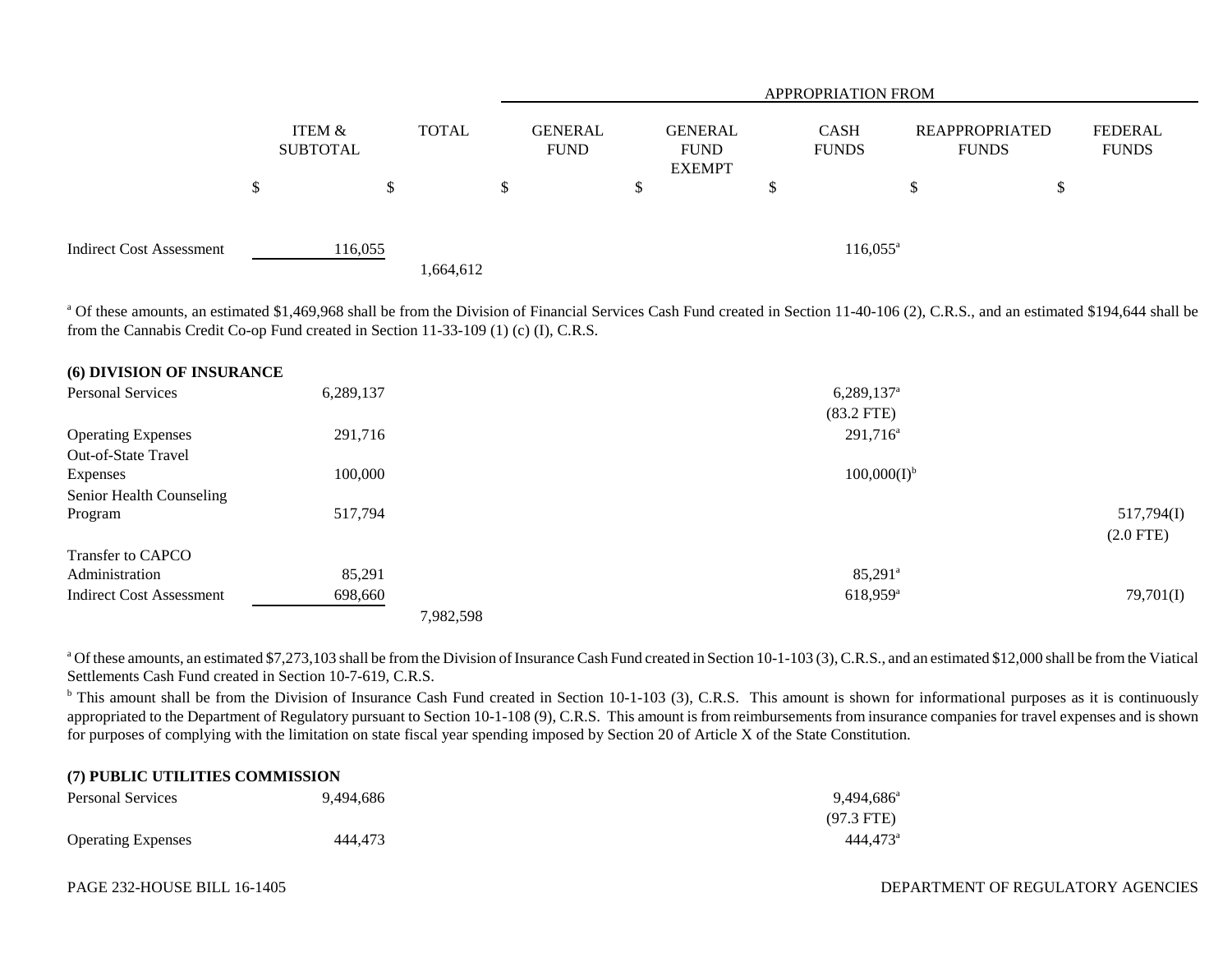|                                                                |                           |              |                               |                                                | APPROPRIATION FROM          |                                       |                                |
|----------------------------------------------------------------|---------------------------|--------------|-------------------------------|------------------------------------------------|-----------------------------|---------------------------------------|--------------------------------|
|                                                                | ITEM &<br><b>SUBTOTAL</b> | <b>TOTAL</b> | <b>GENERAL</b><br><b>FUND</b> | <b>GENERAL</b><br><b>FUND</b><br><b>EXEMPT</b> | <b>CASH</b><br><b>FUNDS</b> | <b>REAPPROPRIATED</b><br><b>FUNDS</b> | <b>FEDERAL</b><br><b>FUNDS</b> |
|                                                                | \$<br>\$                  |              | \$                            | \$                                             | \$                          | \$<br>\$                              |                                |
| <b>Expert Testimony</b>                                        | 25,000                    |              |                               |                                                | $25,000^{\rm a}$            |                                       |                                |
| Disabled Telephone Users<br><b>Fund Payments</b>               | 1,900,542                 |              |                               |                                                | $1,900,542(I)^{b}$          |                                       |                                |
| <b>Transfer to Reading Services</b><br>for the Blind Cash Fund | 360,000                   |              |                               |                                                | $360,000$ <sup>a</sup>      |                                       |                                |
| Commission for the Deaf and<br>Hard of Hearing Cash Fund       | 1,012,818                 |              |                               |                                                | $1,012,818^a$               |                                       |                                |
| Colorado Bureau of<br><b>Investigation Background</b>          |                           |              |                               |                                                |                             |                                       |                                |
| <b>Checks Pass-through</b>                                     | 104,377                   |              |                               |                                                | $104,377$ <sup>a</sup>      |                                       |                                |
| <b>Indirect Cost Assessment</b>                                | 723,855                   |              |                               |                                                | 723,855 <sup>a</sup>        |                                       |                                |
|                                                                |                           | 14,065,751   |                               |                                                |                             |                                       |                                |

<sup>a</sup> Of these amounts, an estimated \$7,097,976 shall be from the Public Utilities Commission Fixed Utility Fund created in Section 40-2-114 (1) (b), C.R.S., an estimated \$2,210,134 shall be from the Public Utilities Commission Motor Carrier Fund created in Section 40-2-110.5 (6), C.R.S., an estimated \$1,516,956 shall be from the Colorado Disabled Telephone Users Fund created in Section 40-17-104 (1), C.R.S., an estimated \$1,233,913 shall be from the Telecommunications Utility Fund created in Section 40-2-114 (1) (a), C.R.S., and an estimated \$106,230 shall be from the Colorado High Cost Administration Fund created in Section 40-15-208 (3) (a), C.R.S.

<sup>b</sup> This amount shall be from the Colorado Disabled Telephone Users Fund created in Section 40-17-104 (1), C.R.S., and is shown for purposes of complying with Section 20 of Article X of the State Constitution. This money is continuously appropriated pursuant to Section 40-17-104 (1), C.R.S., and are shown for informational purposes only.

#### **(8) DIVISION OF REAL ESTATE**

| Personal Services               | 4,011,556 | $4,011,556^{\circ}$    |  |  |
|---------------------------------|-----------|------------------------|--|--|
|                                 |           | $(55.9$ FTE)           |  |  |
| <b>Operating Expenses</b>       | 244,557   | $244,557$ <sup>a</sup> |  |  |
| <b>Commission Meeting Costs</b> | 38,836    | 38,836 <sup>a</sup>    |  |  |
| Hearings Pursuant to            |           |                        |  |  |
| Complaint                       | 4.000     | $4.000^{\circ}$        |  |  |
| Mortgage Broker Consumer        |           |                        |  |  |
| Protection                      | 399,382   | 399.382 <sup>a</sup>   |  |  |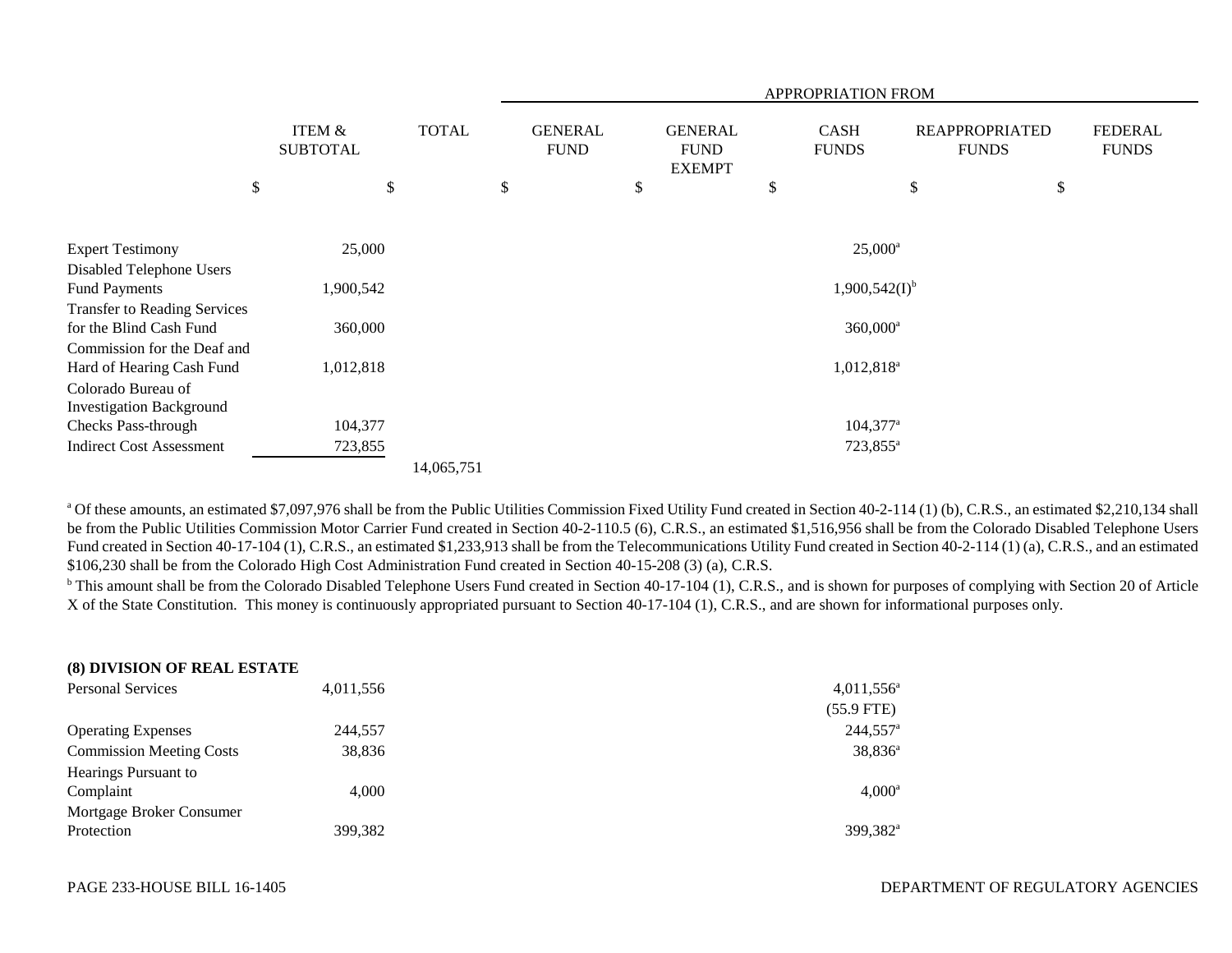|                                 |   |                           |   |              | <b>APPROPRIATION FROM</b> |                               |    |                                                |  |                             |  |                                |                         |
|---------------------------------|---|---------------------------|---|--------------|---------------------------|-------------------------------|----|------------------------------------------------|--|-----------------------------|--|--------------------------------|-------------------------|
|                                 |   | ITEM &<br><b>SUBTOTAL</b> |   | <b>TOTAL</b> |                           | <b>GENERAL</b><br><b>FUND</b> |    | <b>GENERAL</b><br><b>FUND</b><br><b>EXEMPT</b> |  | <b>CASH</b><br><b>FUNDS</b> |  | REAPPROPRIATED<br><b>FUNDS</b> | FEDERAL<br><b>FUNDS</b> |
|                                 | D |                           | Φ |              | У,                        |                               | \$ |                                                |  |                             |  | \$                             |                         |
| <b>Indirect Cost Assessment</b> |   | 415,863                   |   | 5,114,194    |                           |                               |    |                                                |  | $415,863^{\circ}$           |  |                                |                         |

<sup>a</sup> Of these amounts, an estimated \$3,553,101 shall be from the Division of Real Estate Cash Fund created in Section 12-61-111.5 (2) (b), C.R.S., an estimated \$1,009,732 shall be from the Mortgage Company and Loan Originator Licensing Cash Fund created in Section 12-61-908 (2), C.R.S., an estimated \$220,941 shall be from the Conservation Easement Tax Credit Certificate Review Fund created in Section 12-61-727 (6), C.R.S., an estimated \$148,959 shall be from the Community Association Manager Licensing Cash Fund created in Section 12-61-1012 (1) (a), C.R.S., an estimated \$129,061 shall be from the Conservation Easement Holder Certification Fund created in Section 12-61-724 (3), C.R.S., and an estimated \$52,400 shall be from the HOA Information and Resource Center Cash Fund created in Section 12-61-406.5 (4), C.R.S.

### **(9) DIVISION OF PROFESSIONS AND OCCUPATIONS**

| <b>Personal Services</b>        | 14,228,815    |            |                      |                      |
|---------------------------------|---------------|------------|----------------------|----------------------|
|                                 | $(198.8$ FTE) |            |                      |                      |
| <b>Operating Expenses</b>       | 1,477,454     |            |                      |                      |
| Office of Expedited             |               |            |                      |                      |
| <b>Settlement Program Costs</b> | 400,223       |            |                      |                      |
|                                 | $(5.0$ FTE)   |            |                      |                      |
| Hearings Pursuant to            |               |            |                      |                      |
| Complaint                       | 307,075       |            |                      |                      |
| Payments to Department of       |               |            |                      |                      |
| Health Care Policy and          |               |            |                      |                      |
| Financing                       | 14,652        |            |                      |                      |
| <b>Indirect Cost Assessment</b> | 1,516,152     |            |                      |                      |
|                                 |               | 17,944,371 | $17,350,920^{\circ}$ | 593,451 <sup>b</sup> |

<sup>a</sup> Of this amount, an estimated \$17,146,308 shall be from the Division of Professions and Occupations Cash Fund created in Section 24-34-105 (2) (b) (I), C.R.S., and an estimated \$204,613 shall be from the Prescription Drug Monitoring Fund created in Section 12-42.5-405 (1), C.R.S.

<sup>b</sup> Of this amount, \$324,041 shall be transferred from the Department of Health Care Policy and Financing from the Transfers to/from Other Departments, Transfer to Department of Regulatory Agencies for Nurse Aid Certification line item in the Executive Director's Office and \$269,410 shall be transferred from the Department of Public Health and Environment from the Medicaid/Medicare Certification Program line item in the Health Facilities and Emergency Medical Services Division, Health Facilities Programs section.